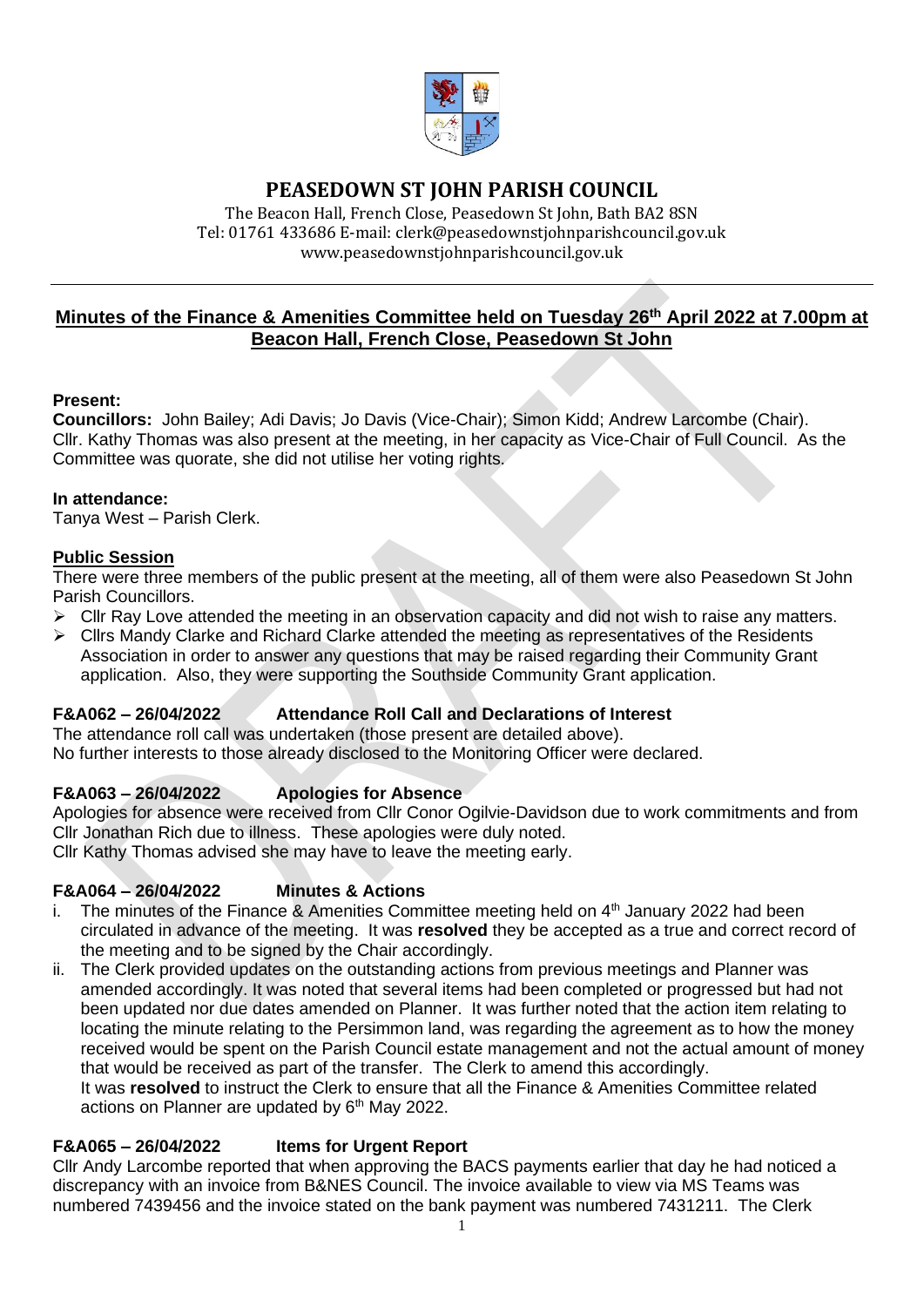explained that this was because B&NES Council had issued the invoice several times for the salary payments due to them making an error with the amount of VAT being charged. Given that the invoice was for approximately £25,000 it was felt prudent that the anomaly should be minuted. The payment had been approved by councillors as despite the differing invoice number the total gross amount was the same for both invoices. The Clerk to email B&NES Council to confirm that the remittance relates to invoice 7439456.

# **F&A066 – 26/04/2022 Community Grants**

A summary document of all the Community Grant applications received by the Parish Office had been circulated as pre-reading.

Cllr. Andy Larcombe reminded the Committee that a budget of £4,000 had been allocated for Community Grants for the 2022/23 financial year.

The councillors considered all the grant applications individually and after lengthy discussion selected those, they felt should be awarded a grant along with any outlines for any terms and conditions to be applied. It was **resolved** to recommend to Full Council, the following grants be awarded [subject to various conditions]:

£1,000 – Peasedown St John Cricket Club for the annual village firework display

£1,000 – Bath Area Play Project - Peasedown St John Play Day

£200 – Peasedown Social & Wellbeing Group – Blankets/scarves for homeless in Bath area and Creative courses

£280 – Peasedown Community Hub Group Summer Beach Trip – Southside Family Project (to be awarded on the basis the trip goes ahead).

£100 – Braysdown Allotments Committee - Allotment Holders' Barbeque

£300 – 1<sup>st</sup> Peasedown St John Scout Group – Camping/Flag Equipment/Electrics installation (to be awarded on the basis the grant is for camping and flag carrying equipment and they raise their own money for the electrical installation).

£220 – Peasedown Residents Association – Summer Activities & Big Breakfast

As an alternative to awarding a Community Grant, it was **resolved** for the Peasedown Indian Community group to be offered a 3-month discount on their hire of Beacon Hall, in line with other previous first-time regular hirers as an aid to get the group established.

It was **resolved** for the Parish Council to purchase a radar gun and 11 small litter pickers and 10 pairs of gardening gloves, to be owned by the Parish Council, but to be available to use, on loan, by local groups/organisations that want to use them.

Subject to Full Council ratifying the above recommendations, a balance of £900 remains for the Community Grants budget. It was agreed that, in view of the delivery issues with the newsletter so that some residents did not receive notification of the grants, it should be published there is a small budget remaining for anyone wishing to apply. Any additional applications will be considered at the next Finance & Amenities Committee meeting.

# **F&A067 – 26/04/2022 Review of Current Finances 2021/22**

A Balance Sheet; a breakdown of the Reserves and a report on income and expenditure against budget for the 2021/22 financial year had been published to councillors for information.

The documents were reviewed and discussed, and the following points were raised:

- i. The machinery/tools services/repairs budget was overspent on the budget by over double due to the ride-on mower breaking down several times during the year.
- ii. The VAT for the period October 2021 to March 2022 to be claimed shortly.
- iii. The Clerk reported she had raised some accruals from the 2021/22 financial year for items agreed but invoices not yet received. Further accruals were requested for Chapter 8 training and removal of soil etc. from the cemetery.

It was **resolved** to instruct the Clerk to close the accounts for the 2021/22 financial year by Friday 13<sup>th</sup> May 2022, creating accruals for any invoices that were due but not yet paid.

# **F&A068 – 26/04/2022 Review of Committed Expenditure and Ear Marked Reserves**

Councillors reviewed the report of the Ear Marked Reserves (EMR) and the Committed Expenditure for the agreed, but uncompleted projects and non-operational activities.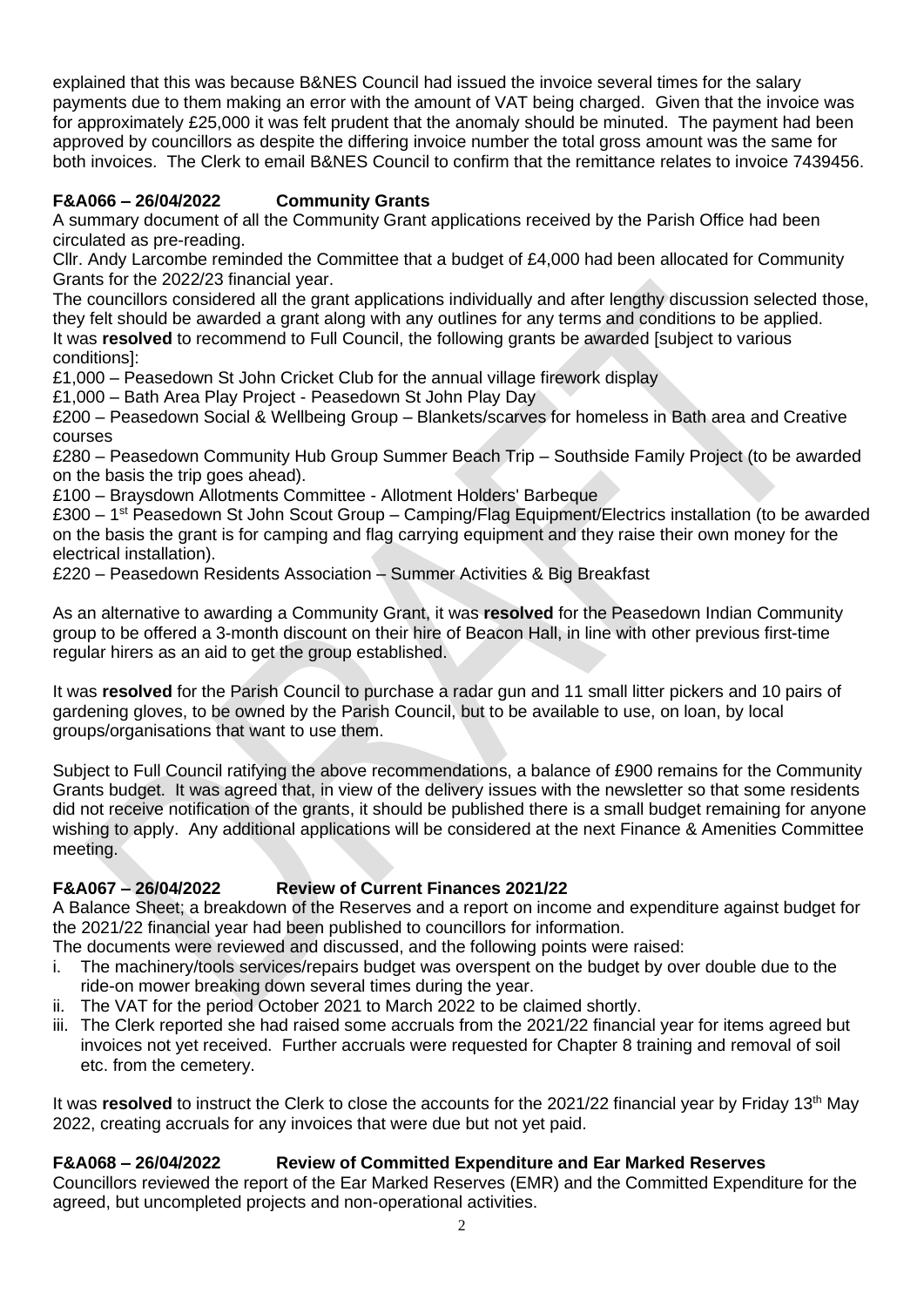The following points were noted:

- ➢ A project line for the Tea Hut and Toilet Unit at the Recreation Ground' had been created. The agreed funding will be allocated once the accounts have been closed for the end of the 2021/22 financial year.
- ➢ The Community Grant for the Scout Group shelving units had been allocated £500 in accordance with minute C257 – 12/04/2022.
- ➢ The unused budget allocated for the 'Asset Signage Project'; 'Refurbishment of the Telephone Kiosks'; 'Recreation Ground Improvements' had all been moved back to General Reserve in accordance with minute C260 – 12/04/2022.
- ➢ The unused budget allocated for the 'Coronavirus Related Matters' had all been moved back to General Reserve in accordance with minute C186 – 18/01/2022.
- ➢ Unspent budget, but agreed expenditure, had been moved from operational budgets to Committed Expenditure so as not to be consumed into General Reserve as per the project budgets already agreed.
- $\triangleright$  Cllr Thomas confirmed that the two brown signs installed to pinpoint the way to Beacon Hall had been completed some time ago and so the report should be updated accordingly.

## **F&A069 – 26/04/2022 Review of Debtors and Creditors**

A report of the financial debtors and creditors was tabled and reviewed at the meeting.

The aged creditors were few and most were due to invoices being under query. The Clerk to work with the suppliers to resolving the queries in order that they can be paid. One large payment was in relation to the improvement works on the Recreation Ground which had not yet been completed and so payment would be delayed until the works had been actioned.

### **F&A070 – 26/04/2022 Community Infrastructure Levy and External Funding**

The Clerk advised that as part of the end of year accounts a report will be published setting out a statement of receipts and expenditure and summarising the projects which utilised Community Infrastructure Levy funds. This will be presented to Full Council, along with the Annual Return statement etc.

#### **8.45pm – Cllr Kathy Thomas left the meeting.**

#### **F&A071 – 26/04/2022 Budget for 2022/23**

A report on income and expenditure against budget for the 2022/23 financial year had been circulated to councillors as pre-reading. The document was reviewed and discussed, and the following points were raised:

- $\triangleright$  The contracted amenities budget has been decreased from £13,000 to £888 and the Caretakers' Salaries, Employers NI and Employers Pension budgets have all been increased by a combined total of £12,112, due to the increase in the Caretaker's hours, all in accordance with minute PC094 – 22/03/2022.
- $\triangleright$  The payroll provider had recently advised that the employer's pension contribution had now increased to 18.8% and so there may be a shortfall in this budget, but this will depend on any national salary increase awarded during the year.
- $\triangleright$  The new nominal budget/expenditure codes, as detailed under minute F&A049 04/01/2022, have now been created.
- ➢ The expenditure items covered under the '602900 Infrequent Operational Expenditure' budget has been increased and a report will be included as part of the review of current finances item each meeting.
- ➢ The previously agreed Ear Marked Reserves, totalling £40,000, will be created and allocated on Sage once the accounts for the 2021/22 financial year have been closed.

### **F&A072 – 26/04/2022 Banking Arrangements**

Councillors received a report on bank signatories/mandate and bank charges/fees. The following points were noted:

- ➢ One councillor had just received their Unity Trust Bank sign in detail following the recent submission of required identification paperwork.
- $\triangleright$  One councillor is still having issues logging into the online banking. They were advised to telephone Unity Trust Bank directly for assistance with this.
- ➢ One councillor had verified their email address with Unity Trust Bank, but it was still not being displayed on the banking system. The Clerk to follow up accordingly.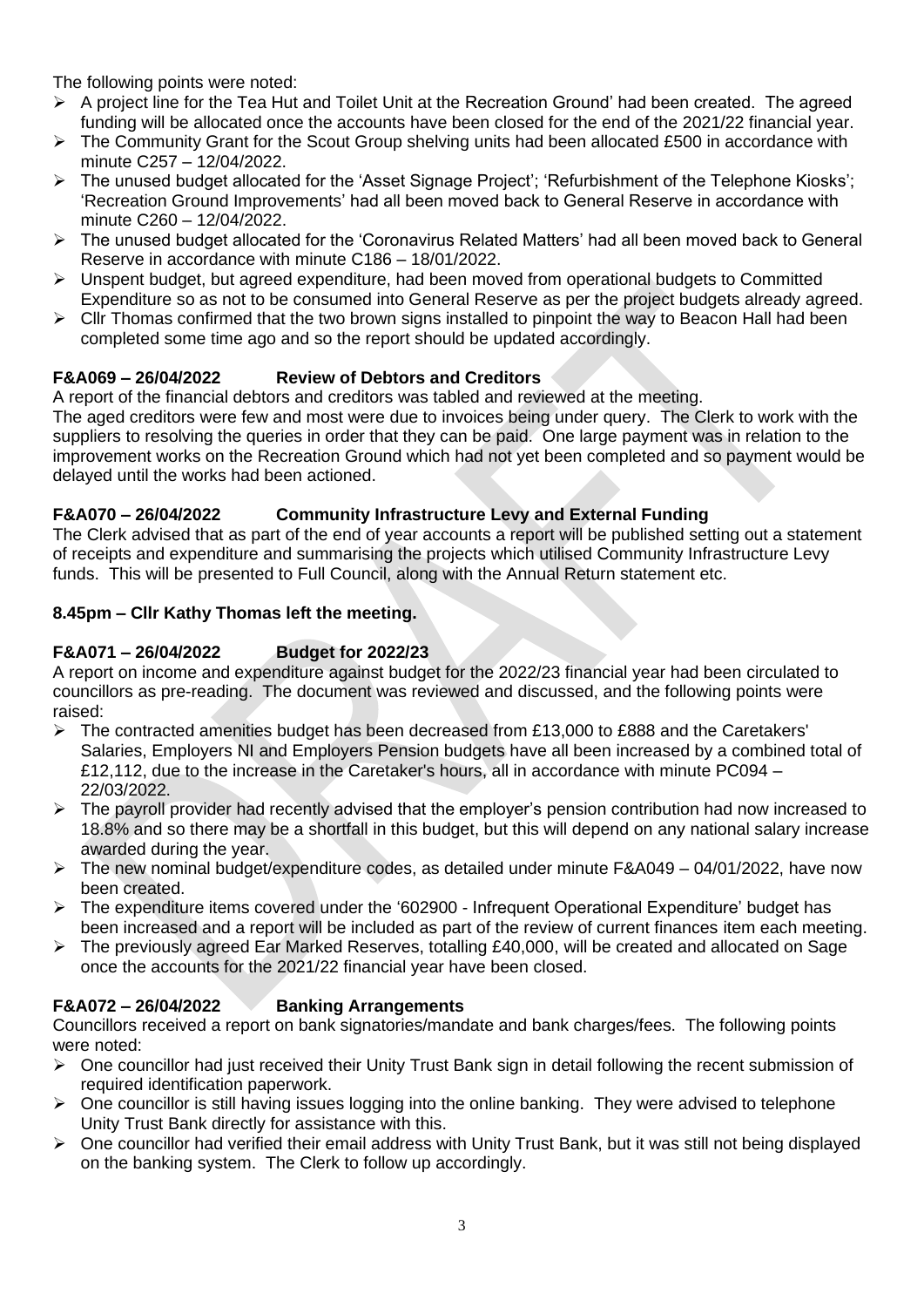# **F&A073 – 26/04/2022 Internal & External Audits**

The Interim Internal Audit for the 2021/22 financial year had taken place on 2<sup>nd</sup> March 2022 and was attended by Cllr Andy Larcombe. Cllr Larcombe reported that the Auditor had advised that overall, it was a very good audit. The Internal Auditor had raised several observations, the report of which was reviewed and discussed at the meeting. Several items were requested to be included as an agenda item for the next meeting and clarification from the Auditor required for others.

It was **resolved** that the Finance & Amenities Committee understands and addresses all the items that are logged as high and medium priority on the Internal Audit report and that the comments field is completed for review at the next Committee meeting.

### **F&A074 – 26/04/2022 Insurance Broker and Cover**

No update was available on the insurance claim for business interruption.

## **F&A075 – 26/04/2022 Finance & Amenities Advisory Panel**

Councillors received reports from the **Finance & Amenities Advisory Panel** meetings held on 8th February and 1st March 2022.

The reports were noted; most of the items discussed at these meetings had already been resolved, taken to Full Council for further discussion/decision or have been included on the actions register on Planner, so will continue to be monitored.

### **F&A076 – 26/04/2022 Braysdown Allotments Advisory Panel**

A report from the Braysdown Allotments Advisory Panel had been issued to councillors as pre-reading and the following points were discussed:

- i. **Waiting list numbers** Following the recent issuing of plots, there are now only two people, within the parish, on the waiting list.
- ii. **Plot inspections, probation period and letters** An allotment plot inspection took place on 31<sup>st</sup> March 2022 and various letters sent to plot holders in relation to removal of rubbish from plots, clearing weeds and reinstating the pathway between two plots. It was further noted that the toilet needs cleaning and restocking, some plots need covering with membrane, and that the shared plant container needs clearing. Also, a message to be sent to all plot holders asking them to not dump rubbish in the car park, but to take it to the recycling centre.
- iii. **Update on the proposed annual allotments BBQ for 2022** It was **resolved** to ratify the recommendation from the Advisory Panel that, weather permitting, the annual allotments BBQ takes place on Friday 15<sup>th</sup> July 2022.
- iv. **Agreement to take part in 'Crop Drop' again this year –** Cllr Andrew Fraser had agreed to co-ordinate the 'Crop Drop' taking surplus produce to the local Foodbank if the allotment was requested to take part again this year. It was **resolved** to ratify the recommendation from the Advisory Panel to take part in 'Crop Drop' again this year, if requested.
- v. **Future operational works to the entrances and extension to the Accessible Allotment plots** These works will continue to be monitored and actioned in due course. Funds to be deducted from the Infrequent Operational Expenditure budget.
- vi. **Repair of gaps in the hedge bordering Colliery Lane** It was noted that the remaining gaps in the hedge will be actioned as operational works and should be within the Clerk's sign off. The funding to be deducted from the Infrequent Operational Expenditure budget.

### **F&A077 – 26/04/2022 Football Club Liaison Advisory Panel**

Councillors received a report from the **Football Club Liaison Advisory Panel** and the following points were discussed:

- i. **Inspections of the changing rooms and improvements to facilities and associated budgets** It was agreed to hold an Advisory Panel meeting to undertake the inspection of the changing rooms and facilities on Monday 30<sup>th</sup> May at 5.30pm. The Clerk to send out an invitation accordingly.
- ii. **End of season pitch improvement works** The verti-drain of the football pitch and any other works will be carried out in due course, the majority of which are within the Clerk's sign off and operational budgets assigned.
- iii. **Signage improvements** The Home, Away and Referee signs for the dug outs and changing rooms are due to be collected from the sign-writers and fitted later this week. The replacement large sign on the changing rooms is still to be actioned; a draft of the sign had been circulated for comment – it was noted Peasedown Miners' Welfare Football Club logo needing updating prior to placing the order. It was